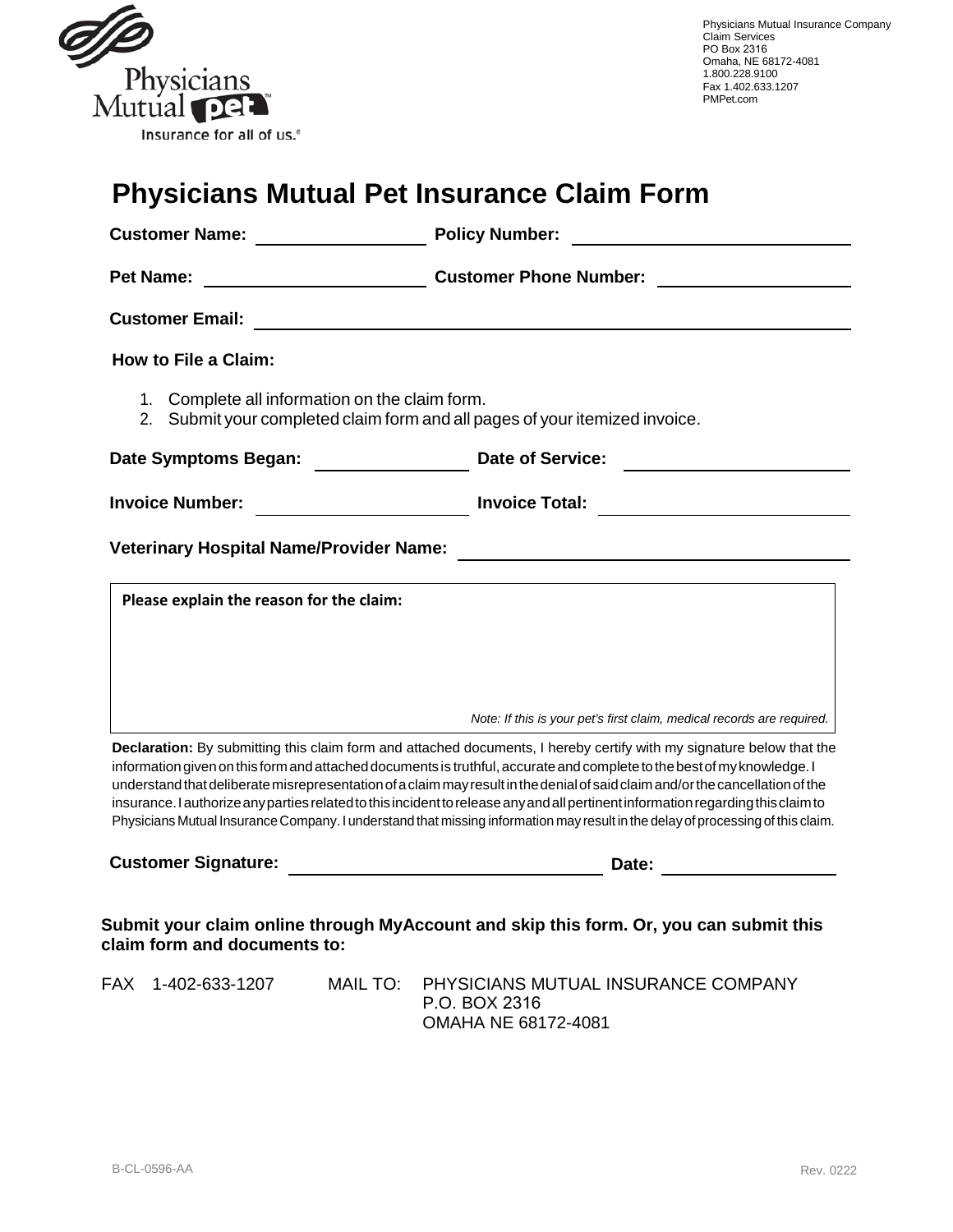

Physicians Mutual Insurance Company Claim Services PO Box 2316 Omaha, NE 68172-4081 1.800.228.9100 Fax 1.402.633.1207 PMPet.com

# **Fraud Warnings**

#### **Arkansas**

Any person who knowingly presents a false or fraudulent claim for payment of a loss or benefit or knowingly presents false information in an application for insurance is guilty of a crime and may be subject to fines and confinement in prison.

#### **Colorado**

It is unlawful to knowingly provide false, incomplete, or misleading facts or information to an insurance company for the purpose of defrauding or attempting to defraud the company. Penalties may include imprisonment, fines, denial of insurance and civil damages. Any insurance company or agent of an insurance company who knowingly provides false, incomplete, or misleading facts or information to a policyholder or claimant for the purpose of defrauding or attempting to defraud the policyholder or claimant with regard to a settlement or award payable from insurance proceeds shall be reported to the Colorado Division of Insurance within the Department of Regulatory Agencies.

### **District of Columbia**

WARNING: It is a crime to provide false or misleading information to an insurer for the purpose of defrauding the insurer or any other person. Penalties include imprisonment and/or fines. In addition, an insurer may deny insurance benefits if false information materially related to a claim was provided by the applicant.

#### **Florida**

Any person who knowingly and with intent to injure, defraud or deceive any insurer files a statement of claim or an application containing any false, incomplete or misleading information is guilty of a felony of the third degree.

#### **Hawaii**

Attention Hawaii Claimants: For your protection, Hawaii law requires you to be informed that presenting a fraudulent claim for payment of a loss or benefit is a crime punishable by fines or imprisonment or both.

#### **Kansas**

Any person who, knowingly and with intent to defraud, presents, causes to be presented or prepares with knowledge or belief that it will be presented to or by an insurer, purported insurer, broker or any agent thereof, any written, electronic, electronic impulse, facsimile, magnetic, oral, ortelephonic communication or statement as part of, or in support of, an application for the issuance of, orthe rating of an insurance policy for personal or commercial insurance, or a claim for payment orother benefit pursuant to an insurance policy for commercial or personal insurance which suchperson knows to contain materially false information concerning any fact material thereto; or conceals,for the purpose of misleading, information concerning any fact material thereto.

#### **Kentucky**

Any person who knowingly and with intent to defraud any insurance company or other person files an application for insurance containing any materially false information or conceals, for the purpose of misleading, information concerning any fact material thereto commits a fraudulent insurance act, which is a crime.

#### **Louisiana**

Any person who knowingly presents a false or fraudulent claim for payment of a loss or benefit or knowingly presents false information in an application for insurance is guilty of a crime and may be subject to fines and confinement in prison.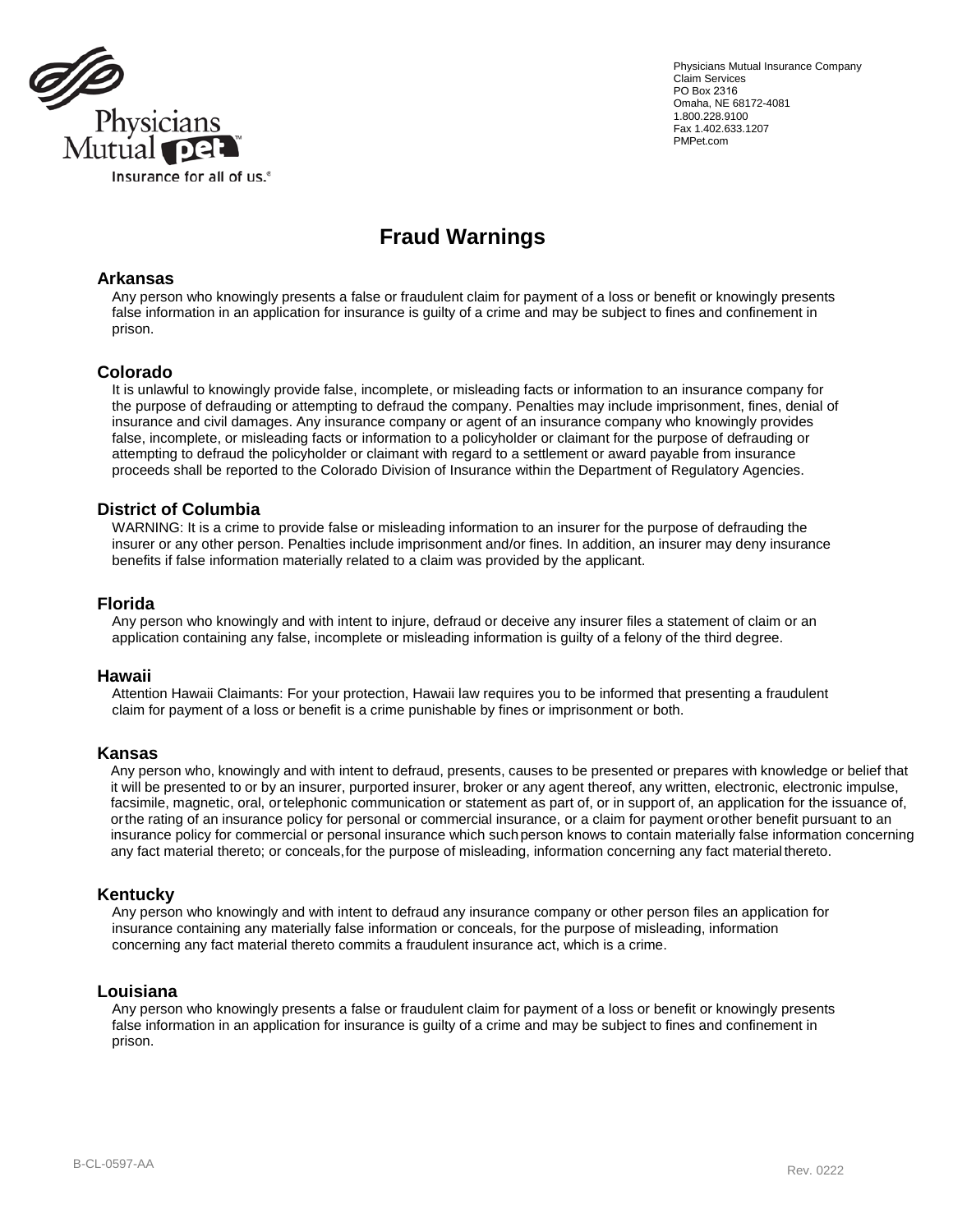

Physicians Mutual Insurance Company Claim Services PO Box 2316 Omaha, NE 68172-4081 1.800.228.9100 Fax 1.402.633.1207 PMPet.com

## **Maine**

It is a crime to knowingly provide false, incomplete or misleading information to an insurance company for the purpose of defrauding the company. Penalties may include imprisonment, fines or a denial of insurance benefits.

#### **Minnesota**

Any person who, with intent to defraud or knowing that he is facilitating a fraud against an insurer, submits an application containing a false or deceptive statement, is guilty of insurance fraud.

#### **New Jersey**

Any person who includes any false or misleading information on an application for an insurance policy is subject to criminal and civil penalties.

#### **New Mexico**

ANY PERSON WHO KNOWINGLY PRESENTS A FALSE OR FRAUDULENT CLAIM FOR PAYMENT OF A LOSS OR BENEFIT OR KNOWINGLY PRESENTS FALSE INFORMATION IN AN APPLICATION FOR INSURANCE IS GUILTY OF A CRIME AND MAY BE SUBJECT TO CIVIL FINES AND CRIMINAL PENALTIES.

#### **New York**

Any person who knowingly and with intent to defraud any insurance company or other person files an application for insurance or statement of claim containing any materially false information, or conceals for the purpose of misleading, information concerning any fact material thereto, commits a fraudulent insurance act, which is a crime, and shall also be subject to a civil penalty not to exceed five thousand dollars and the stated value of the claim for each such violation.

#### **Ohio**

Any person who, with intent to defraud or knowing that he is facilitating a fraud against an insurer, submits an application or files a claim containing a false or deceptive statement is guilty of insurance fraud.

#### **Oklahoma**

WARNING: Any person who knowingly, and with intent to injure, defraud or deceive any insurer, makes any claim for the proceeds of an insurance policy containing any false, incomplete or misleading information is guilty of a felony.

#### **Oregon**

Any person who knowingly and with intent to defraud an insurance company files a claim containing any materially false information may be subject to prosecution for insurance fraud.

#### **Pennsylvania**

Any person who knowingly and with intent to defraud any insurance company or other person files an application for insurance or statement of claim containing any materially false information or conceals for the purpose of misleading, information concerning any fact material thereto commits a fraudulent insurance act, which is a crime and subjects such person to criminal and civil penalties.

#### **Tennessee**

It is a crime to knowingly provide false, incomplete or misleading information to an insurance company for the purpose of defrauding the company. Penalties include imprisonment, fines and denial of insurance benefits.

#### **Vermont**

Any person who knowingly presents a false statement in an application for insurance may be guilty of a criminal offense and subject to penalties under state law.